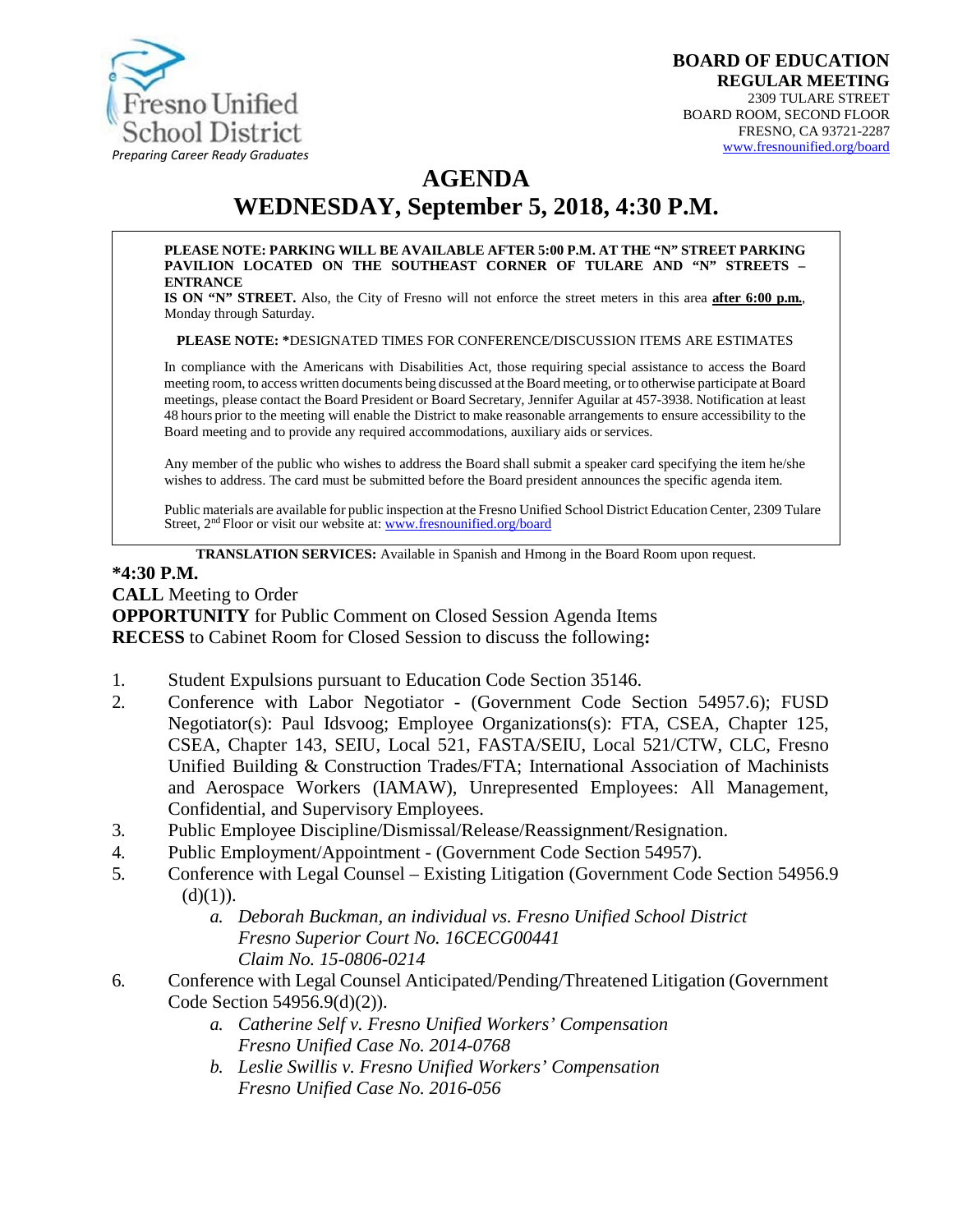#### **Closed Session Agenda Items** - *continued*

- *c. Martha Montoya v. Fresno Unified Workers' Compensation Fresno Unified Case No. 2013-0475*
- *d. Gerald Sherman v. Fresno Unified Workers' Compensation Fresno Unified Case No. 2010-0723; 2010-0812; 2017-0591; 15-1124-1210*
- *e. BKK Working Group, et al. v. 1700 Santa Fe Ltd., et al Case No. 2:18-cv-05810*
- *f. Potential Case: One (1)*

#### **6:00 P.M., RECONVENE** and report action taken during Closed Session, if any.

#### **PLEDGE OF ALLEGIANCE**

Miriam Bueno a parent that has had a positive impact at Cooper Academy will lead the flag salute.

#### **ACKNOWLEDGE the 2018/19 Student Board Member Representatives and Alternates**

The Board and Superintendent wish to acknowledge the 2018/19 Student Board Member Representatives, and two alternates, that have been elected by their peers to serve on the Board of Education for the 2018/19 school year. Contact person: Kim Mecum, telephone 457-3731.

#### **ADOPT Resolution Recognizing September 9, 2018 through September 15, 2018 as Suicide Prevention Week**

Included in the Board binders is a resolution proclaiming September 9, 2018 through September 15, 2018 as Suicide Prevention Week and provides the opportunity to educate our community about warning signs and how to best to help those most in need. The Superintendent recommends adoption. Contact person: David Chavez, telephone 457-3566.

#### **ADOPT Resolution Recognizing September 15, 2018 through October 15, 2018 as Hispanic Heritage Month**

Included in the Board binders is a resolution commemorating the observance of Hispanic Heritage Month. National Hispanic Heritage Month is an opportunity to recognize the contributions made by Hispanic and Latino Americans to the United States and celebrate their heritage and culture. Hispanics have had a profound and positive influence on our country through their strong commitment to family, faith, hard work, and service. Fresno Unified School District hereby proclaims September 15, 2018 through October 15, 2018 as Hispanic Heritage Month. The Superintendent recommends adoption. Contact person: David Chavez, telephone 457-3566.

#### **HEAR Reports from Student Board Representatives**

An opportunity is provided to hear comments/reports from Student Board Representatives from Duncan High School. Contact person: Kim Mecum, telephone 457-3731.

#### **HEAR Report from Superintendent**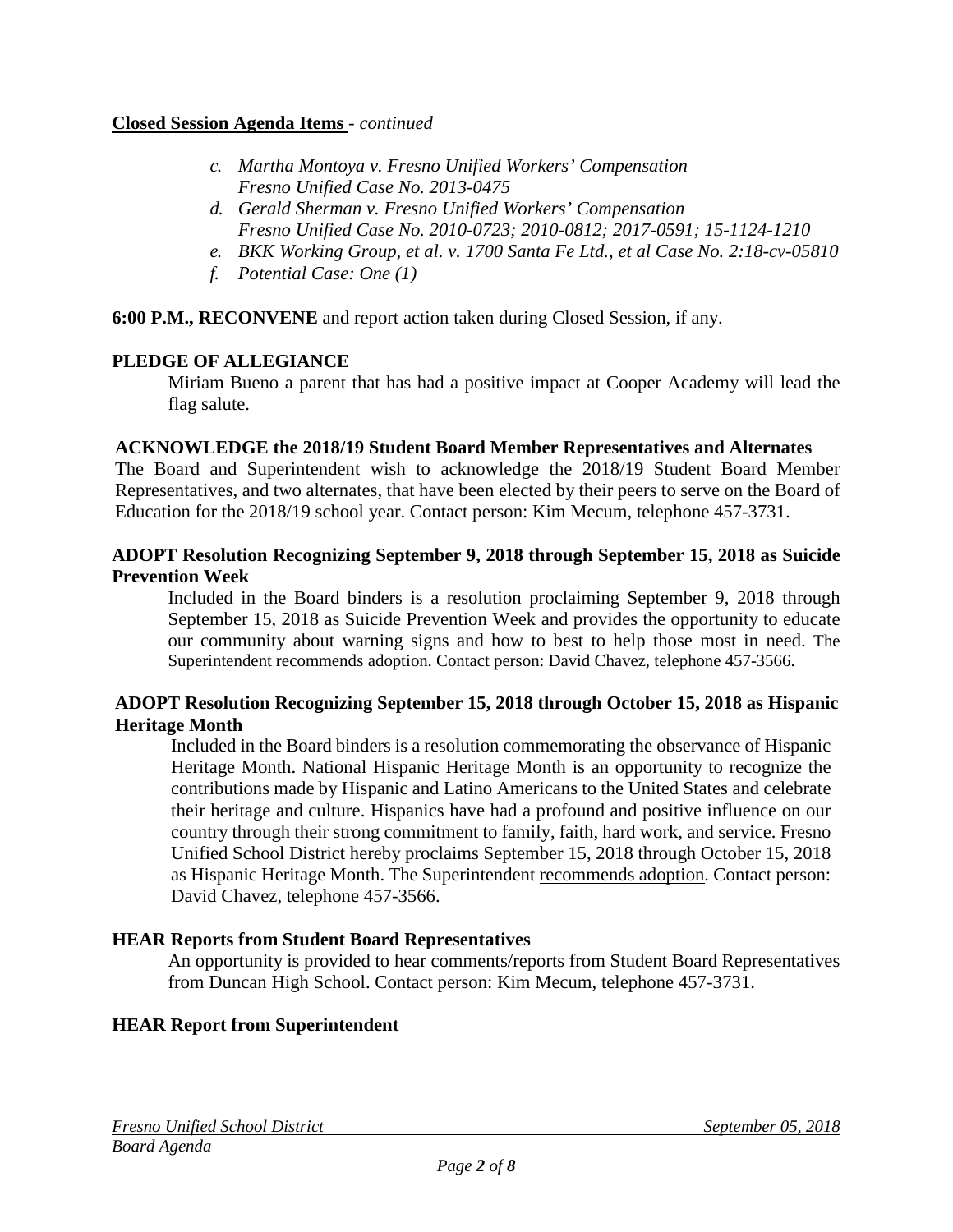# **OPPORTUNITY for Public Comment on Consent Agenda Items**

**ALL CONSENT AGENDA** items are considered to be routine bythe Board of Education and will be enacted by one motion. There will be no separate discussion of items unless a Board member so requests, in which event, the item(s) will be considered following approval of the Consent Agenda.

# **A. CONSENT AGENDA**

# **A-1, APPROVE Personnel List**

Included in the Board binders is the Personnel List, Appendix A, as submitted. The Superintendent recommends approval. Contact person: Paul Idsvoog, telephone 457-3548.

#### **A-2, ADOPT Findings of Fact and Recommendations of District Administrative Board**

The Board of Education received and considered the Findings of Fact and Recommendations of District Administrative Panels resulting from hearings on expulsion and readmittance cases conducted during the period since the August 22, 2018 Regular Board meeting. The Superintendent recommends adoption. Contact person: Kim Mecum, telephone 457-3731.

#### **A-3, APPROVE Minutes from Prior Meeting**

Included in the Board binders are the draft minutes for the August 5, 2018 Regular Meeting. The Superintendent recommends approval. Contact person: Robert G. Nelson, telephone 457-3884.

#### **A-4, APPROVE District Representative and Alternative District Representative for State Center Adult Education Consortium**

Approve Raine Bumatay to serve as District Representative and Gary Schlueter to serve as Alternate Representative on the State Center Adult Education Consortium Executive Board for the 2018/19 and 2019/20 fiscal years. The Superintendent recommends approval. Fiscal Impact: There is no fiscal impact to the district. Contact person: Kim Mecum, telephone 457-3731.

# **A-5, APPROVE Provisional Internship Permits**

Included in the Board binders are Provisional Internship Permit (PIP) recommendations to rehire or hire upon Board approval. The Superintendent recommends approval. Fiscal Impact: There is no fiscal impact to the district. Contact person: Paul Idsvoog, telephone 457-3548.

#### **A-6, APPROVE Purchase of Fitness/Weight Equipment and Related Facility Improvements for Duncan, Edison and Fresno High Schools; and Authorize Utilization of Specific Piggyback Contracts**

It is recommended the Board approve the purchase of new weight/fitness equipment for Duncan, Edison and Fresno High Schools to provide expanded Physical Education (PE) opportunities for students of all abilities, promote more effective conditioning, support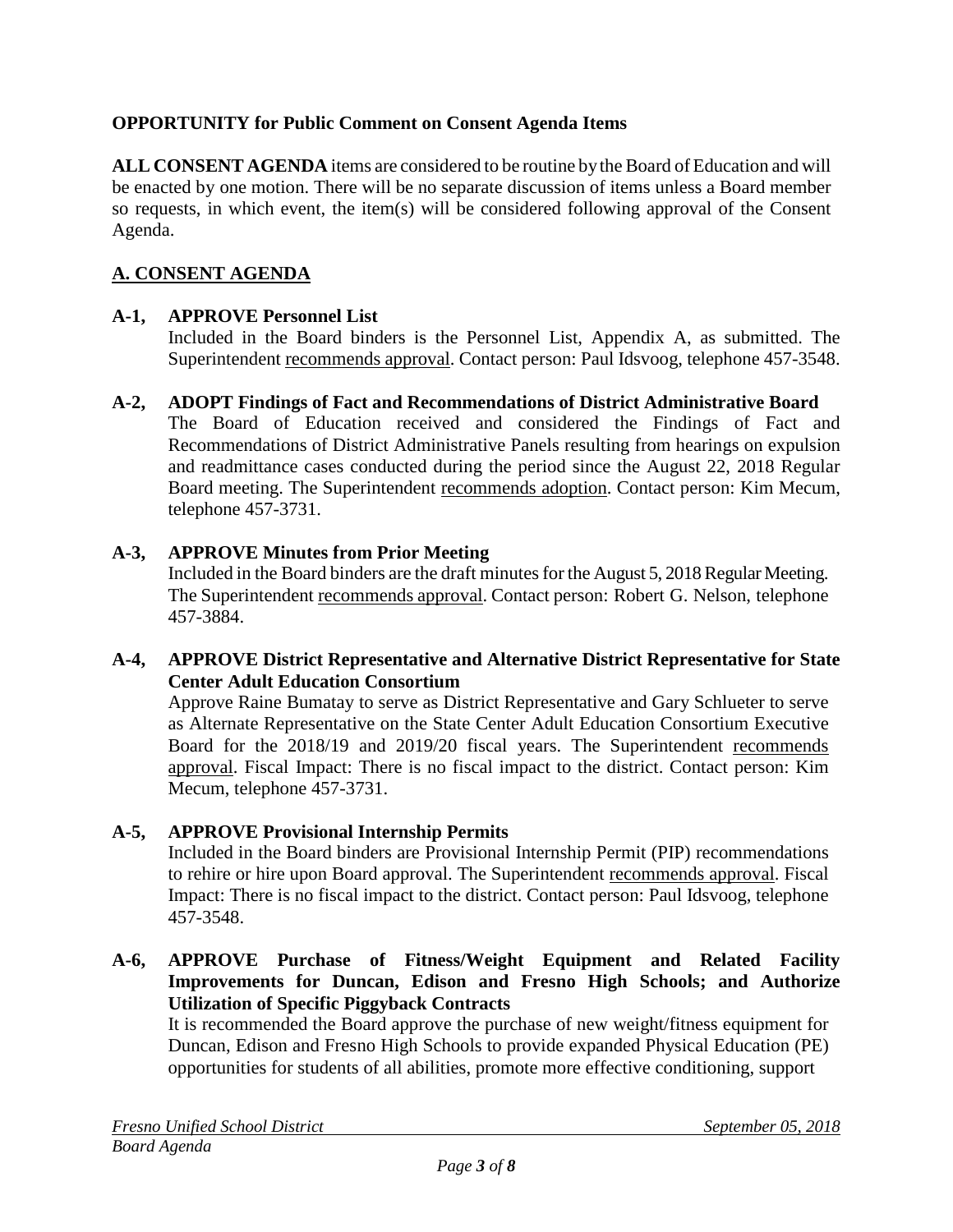### **A. CONSENT AGENDA** - *continued*

healthy fitness habits, and foster increased athletic competitiveness. Some safety concerns exist due to sub-standard equipment. It is also recommended the Board authorize utilization of piggyback contracts for purchase of equipment and flooring. The Superintendent recommends approval. Fiscal Impact: Funds in the amount of \$478,000 for fitness/weight equipment are as a result of recognized savings in the Unrestricted General Fund, and will be made available in Budget Revision No. 2. Additionally, \$200,000 for related facility improvements is available in the Measure X Fund. Contact person: Robert G. Nelson, telephone 457-3884.

#### **A-7, RATIFY Change Orders for the Projects Listed Below**

Included in the Board binders is information on Change Orders for the following projects:

**Bid 18-06 Sections A-F, Playground Equipment Installation for Columbia, Edison-Bethune, Jefferson, Kirk, Lane and Storey Elementary Schools** Change Order 1 (Section D/Storey): \$ 6,764

#### **Bid 18-09, Construction of Classroom Buildings and Modernization of Administration Building for Slater Elementary School**

| Change Order 2 (Buildings):       |    | \$27,542  |
|-----------------------------------|----|-----------|
| Change Order 3 (Buildings):       |    | \$204,768 |
| Change Order 2 (Interim Housing): |    | \$18,493  |
| Change Order 3 (Interim Housing): | S. | 6,283     |

#### **Bid 18-13, Duncan Polytechnical High School Career Technical Education (CTE) Center Building Construction and Alterations to Existing Shop Building**

| Change Order 1 (CTE New Building): | \$2,999 |
|------------------------------------|---------|
| Change Order 1 (Shop Buildings):   | \$4,050 |

The Superintendent recommends ratification. Fiscal Impact: Funds in the amount of \$270,899 is available in the Measure Q Fund. Contact person: Karin Temple, telephone 457-3134.

#### **A-8, RATIFY Master Contract with Utah Youth Village DBA Alpine Academy for Nonpublic School and Residential Placement**

Included in the Board binders is a Master Contract with Utah Youth Village DBA Alpine Academy for a student requiring nonpublic, nonsectarian school/agency services in the amount of \$188,580. The vendor will provide residential services to meet the mental health needs for student as identified in their Individualized Education Program. The term of the Master Contract is July 1, 2018 through June 30, 2019. The Superintendent recommends ratification. Fiscal Impact: Funds in the amount of \$188,580 will be available in the Special Education Fund. Contact person: Kim Mecum, telephone 457- 3731.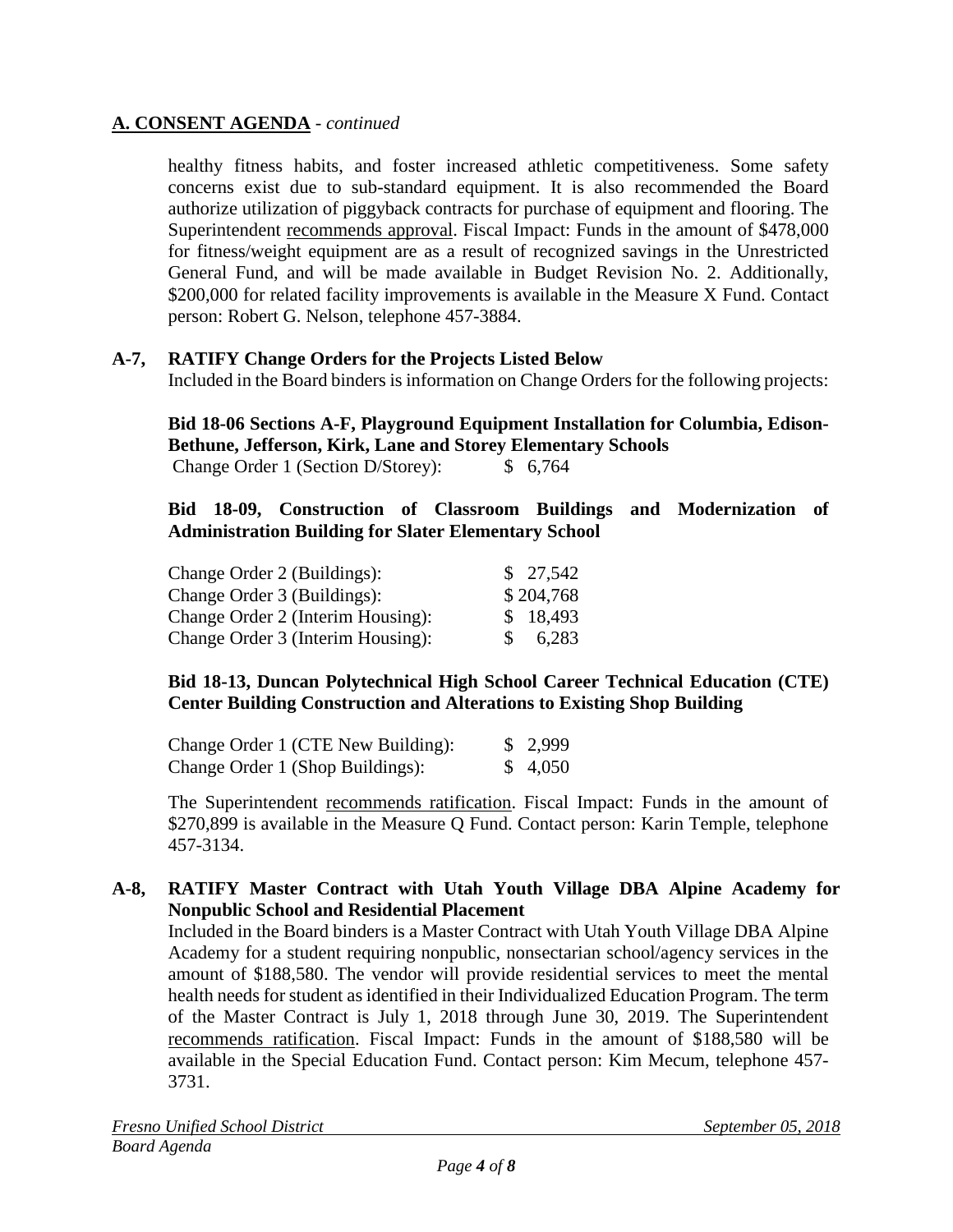### **A. CONSENT AGENDA** - *continued*

#### **A-9, RATIFY the Filing of a Notice of Completion**

Included in the Board binders is a Notice of Completion for the following project, which has been completed according to plans and specifications.

Bid 18-35 Section A, Tehipite Middle School Demolition of Existing Lockers and Installation of New Lockers

The Superintendent recommends ratification. Fiscal Impact: Retention funds are released in accordance with contract terms and California statutes. Contact person: Karin Temple, telephone 457-3134.

#### **A-10, RATIFY Purchase Orders from June 1, 2018 through June 30, 2018**

Included in the Board binders is information on purchase orders issued from June 1, 2018 through June 30, 2018. Purchase orders for \$10,000 or more are presented first, followed by purchase orders for less than \$10,000. A list of purchase orders issued for Associated Student Body (ASB) accounts is also provided. The Superintendent recommends ratification. Fiscal Impact: Funding is noted on the attached pages. Contact person: Karin Temple, telephone 457-3134.

#### **END OF CONSENT AGENDA (ROLL CALL VOTE)**

# **UNSCHEDULED ORAL COMMUNICATIONS**

Individuals who wish to address the Board on topics within the Board's subject matter jurisdiction, but **not** listed on this agenda may do so at this time. If you wish to address the Board on a specific item that is listed on the agenda, you should do so when that specific item is called.

While all time limitations are at the discretion of the Board President, generally members of the public will be limited to a maximum of three (3) minutes per speaker for a total of thirty (30) minutes of public comment as designated on this agenda. Any individual who has not had an opportunity to address the Board during this initial thirty (30) minute period may do so at the end of the meeting after the Board has addressed all remaining items on this agenda. Without taking action and only as expressly permitted by Board Bylaw 9323, Board members may ask questions, make brief announcements, or provide a brief response to statements presented by the public about topics raised in unscheduled oral communications. Board members must be recognized by the President in order to speak and will generally be limited to no more than one (1) minute each for this purpose. The Board President shall have the discretion to further limit Board members' opportunity to speak on topics raised in unscheduled oral communications to ensure the orderly and efficient conduct of District business.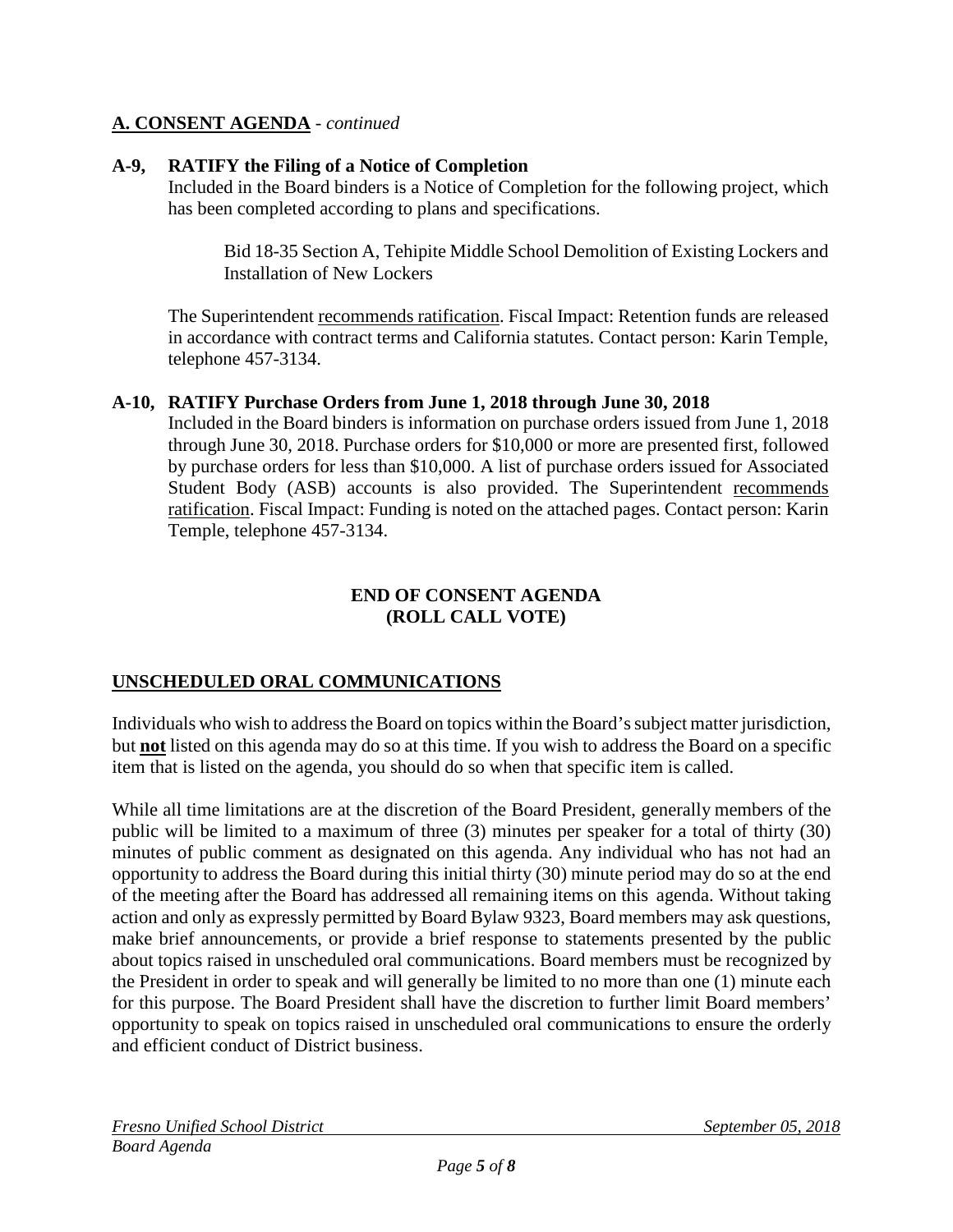# **UNSCHEDULED ORAL COMMUNICATIONS** - *continued*

Members of the public with questions on school district issues may submit them in writing. The Board will automatically refer to the Superintendent any formal requests that are brought before them at this time. The appropriate staff member will furnish answers to questions.

# **B. CONFERENCE/DISCUSSION AGENDA**

# **6:30 P.M.**

**B-11, OPPORTUNITY for Public Disclosure and RATIFICATION of the 2018 - 2021 Negotiated Collective Bargaining Agreement Between Fresno Unified School District and California School Employees Association and its Fresno Food Service Chapter 143**

In accordance with Government Code 3547.5 all major provisions of collective bargaining agreements are to be presented at a public meeting of the public school employer before the employer enters into written agreement with an exclusive representative. Included in the Board binders is a copy of the tentative agreement between Fresno Unified School District and California School Employees Association and its Fresno Food Service Chapter 143. The Superintendent recommends ratification. Fiscal Impact: The estimated cost is included in the disclosure of the collective bargaining agreement. Contact person: Paul Idsvoog, telephone 457-3548.

# **6:35 P.M.**

#### **B-12, APPROVE the 2017/18 Unaudited Actual Financial Report, 2017/18 Year-End Budget Revision and 2018/19 Gann Limit**

Staff will present, and the Board of Education will discuss and approve the following three items: 2017/18 Unaudited Actual Financial Report, 2017/18 Year-End Budget Revision and the 2018/19 Gann Limit Resolution.

1) The 2017/18 Unaudited Actual Financial Report for Fresno Unified School District represents the actual revenues, expenditures and ending fund balance for all the district's funds for fiscal year ended June 30, 2018.

2) The 2017/18 Year-End Budget Revision recognizes additional revenue and expenses per Education Code section 42601 and Fresno Unified Board Policy 3110.

3) 2018/19 Gann Limit Resolution No. 18-04 for adoption of the district's Gann Appropriation Limit for fiscal year 2018/19.

The Superintendent recommends approval. Fiscal impact: The 2017/18 year-end actuals reflect the district's reserve at \$87.78 million, which is above the state minimum required level. Contact person: Ruth F. Quinto, telephone 457-6226.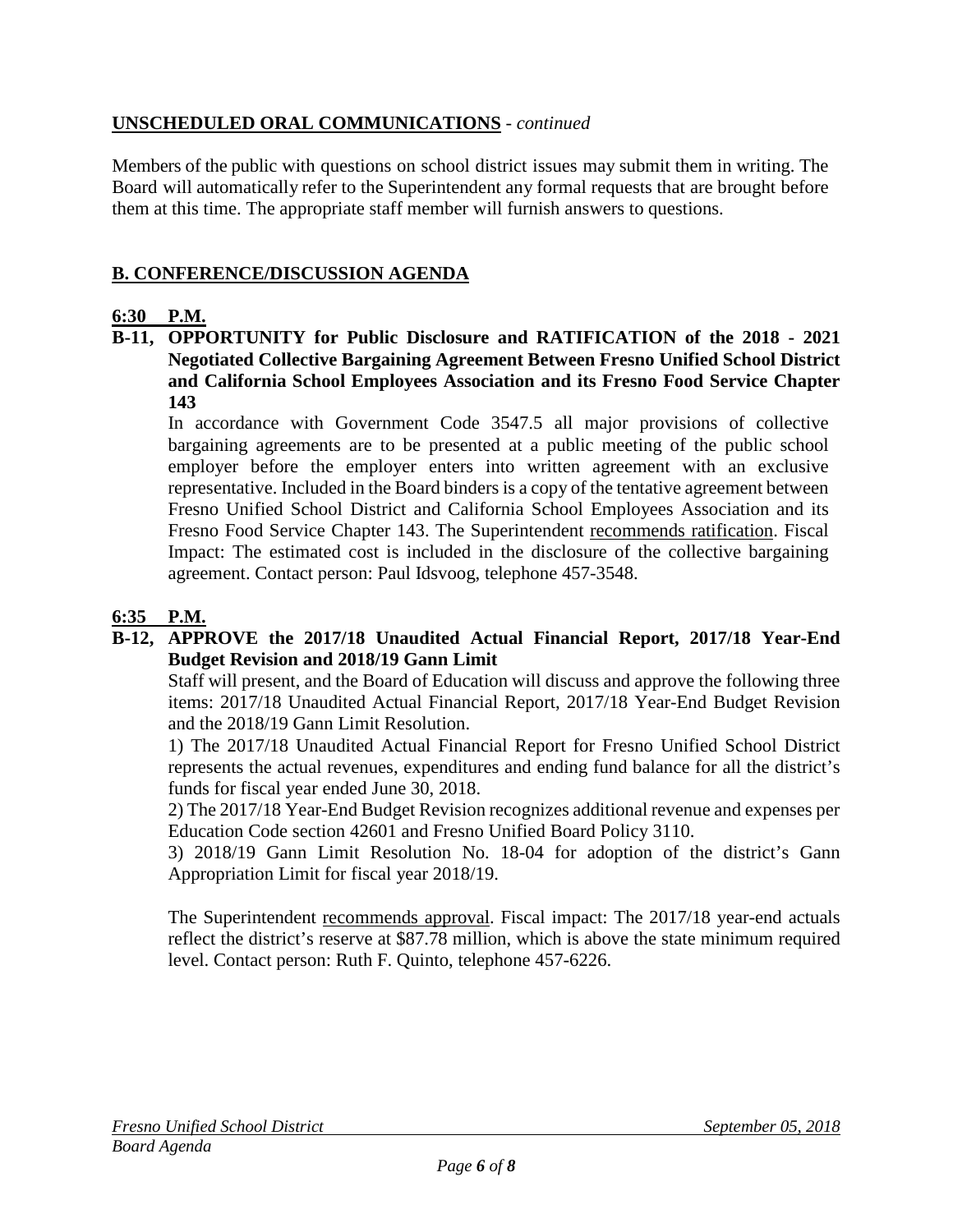### **B. CONFERENCE/DISCUSSION AGENDA** - *continued*

#### **7:00 P.M.**

**B-13, CONDUCT Public Hearing Determining Energy Services Agreements to be in the Best Interest of Fresno Unified School District, and ADOPT Resolution 18-02 Making Finding in Accordance with Government Code Section 4217.12(a)(1); and ADOPT Resolution 18-03 Approving Energy Services Agreements with FFP BTM Solar, LLC (ForeFront Power) for Development of Solar Energy Projects at Cesar Chavez Adult School and District Nutrition Center, and Finding the Agreements to be in the Best Interest of Fresno Unified School District**

It is recommended the Board conduct a public hearing regarding the Energy Services Agreements (available for review in Board Office) for proposed solar projects at Chavez Adult School and the District Nutrition Center being in the district's best interest, and adopt Resolution 18-02 (in the Board binders) making the finding that the anticipated cost of electrical energy provided by the projects will be less than the anticipated marginal cost that would have been consumed in the absence of those purchases. ForeFront Power will finance, design, permit, construct, own, operate and maintain solar power facilities for Chavez Adult School and the District Nutrition Center including parking lot solar shade structures with LED lighting, battery storage units for the Nutrition Center, and electric vehicle charging stations. Also in the Board binders and recommended for adoption is Resolution 18-03 to approve the Agreements and make the finding that such Agreements are in the district's best interest. Utility cost savings to the district from these projects are estimated at \$3.1 million over 20 years per the Pricing and Savings Analyses (Exhibits A & B to Resolution 18-02). The Superintendent recommends adoption. Fiscal Impact: Utility cost savings to the district are estimated at \$3.1 million over the 20-year period of the Energy Services Agreements. Contact person: Karin Temple, telephone 457-3134.

# **C. RECEIVE INFORMATION & REPORTS**

**C-14, RECEIVE Proposed Revisions for Exhibit (E) 9270 – Conflict of Interest**

Included in the Board binders are proposed revisions for the following Exhibit (E):

• E 9270 - Conflict of Interest

These revisions meet the recommendations submitted by the Fresno County Board of Supervisors. The item will be brought back for approval at a future Board meeting. Fiscal Impact: There is no fiscal impact to the district. Contact person: David Chavez, telephone 457-3566.